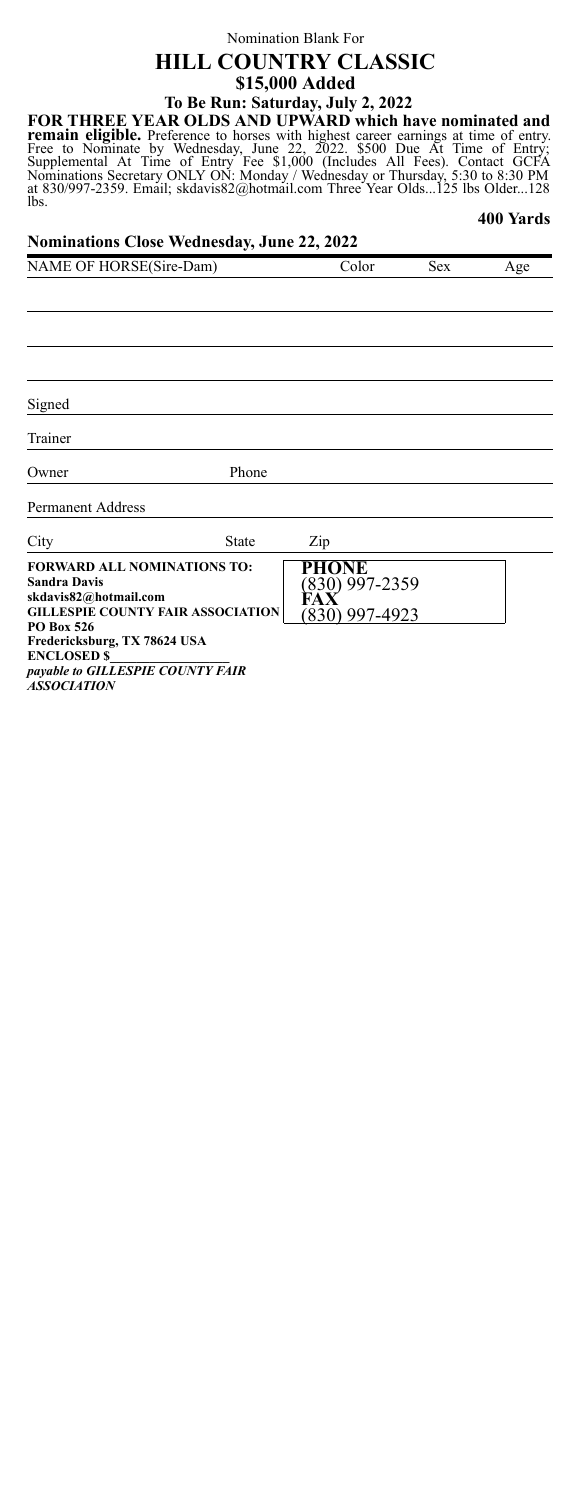## Nomination Blank For **G.C.F.A. MAIDEN CLASSIC STAKES \$15,000 Added To Be Run: Sunday, July 3, 2022**

FOR THREE YEAR OLD AND UPWARD MAIDENS as of Time of<br>Entry which have nominated and remain eligible. Preference to horses with<br>highest career earnings at time of entry. Free to Nominate by Wednesday, June 22, 2022,<br>\$500 Due **350 Yards**

| <b>Nominations Close Wednesday, June 22, 2022</b>                                                                                                                                                                |                                          |                                               |            |     |  |  |
|------------------------------------------------------------------------------------------------------------------------------------------------------------------------------------------------------------------|------------------------------------------|-----------------------------------------------|------------|-----|--|--|
| NAME OF HORSE(Sire-Dam)                                                                                                                                                                                          |                                          | Color                                         | <b>Sex</b> | Age |  |  |
|                                                                                                                                                                                                                  |                                          |                                               |            |     |  |  |
|                                                                                                                                                                                                                  |                                          |                                               |            |     |  |  |
|                                                                                                                                                                                                                  |                                          |                                               |            |     |  |  |
|                                                                                                                                                                                                                  |                                          |                                               |            |     |  |  |
| Signed                                                                                                                                                                                                           |                                          |                                               |            |     |  |  |
| Trainer                                                                                                                                                                                                          |                                          |                                               |            |     |  |  |
| Owner                                                                                                                                                                                                            | Phone                                    |                                               |            |     |  |  |
| Permanent Address                                                                                                                                                                                                |                                          |                                               |            |     |  |  |
| City                                                                                                                                                                                                             | State                                    | Zip                                           |            |     |  |  |
| <b>FORWARD ALL NOMINATIONS TO:</b><br><b>Sandra Davis</b><br>skdavis82@hotmail.com<br>PO Box 526<br>Fredericksburg, TX 78624 USA<br><b>ENCLOSED \$</b><br>payable to GILLESPIE COUNTY FAIR<br><b>ASSOCIATION</b> | <b>GILLESPIE COUNTY FAIR ASSOCIATION</b> | PHONE<br>830) 997-2359<br>FА<br>830) 997-4923 |            |     |  |  |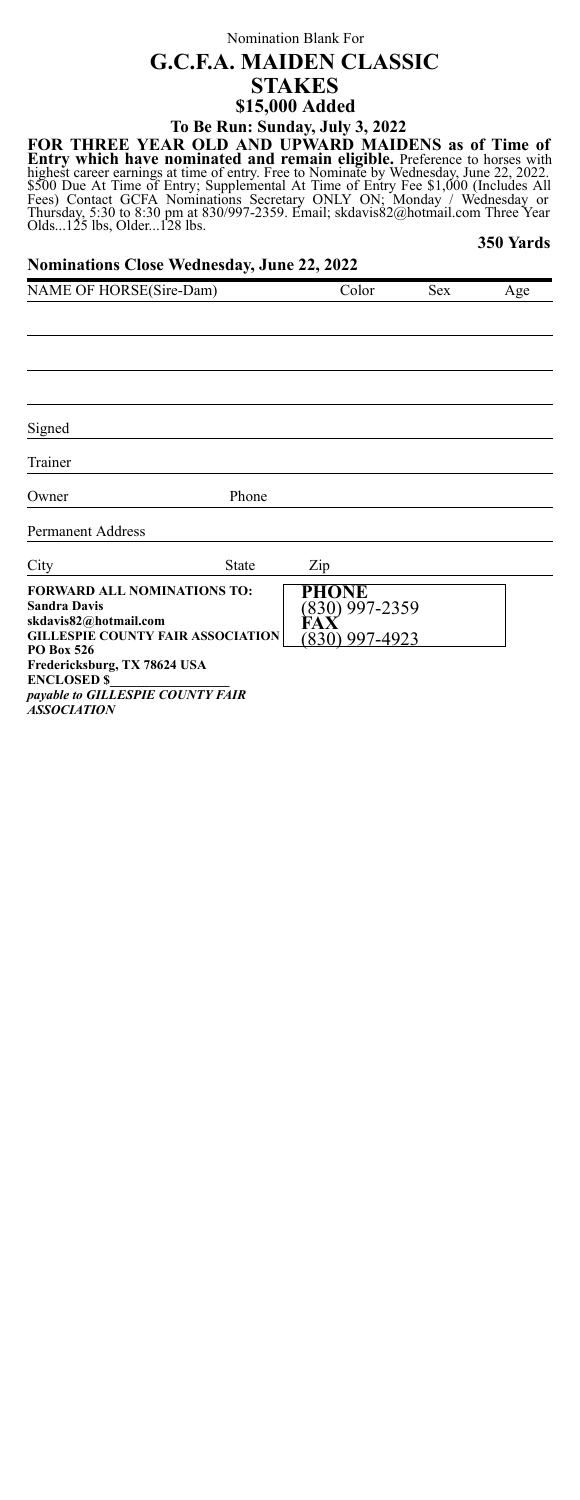# Nomination Blank For **G.C.F.A. FIRECRACKER FUTURITY TRIALS \$7,500**

**To Be Run: Sunday, July 3, 2022**

FOR TWO YEAR OLDS which have nominated and remain eligible.<br>\$200 to Nominate by April 15th; \$400 to Sustain by May 15th; Late Payment \$800 Total<br>by May 15th; \$600 Due At Time of Entry; Supplemental At Time of Entry Fee \$2,

### **350 Yards**

## **Nominations Close Friday, April 15, 2022**

| NAME OF HORSE(Sire-Dam)                                                            |                                          | Color                  | <b>Sex</b> | Age |
|------------------------------------------------------------------------------------|------------------------------------------|------------------------|------------|-----|
|                                                                                    |                                          |                        |            |     |
|                                                                                    |                                          |                        |            |     |
|                                                                                    |                                          |                        |            |     |
|                                                                                    |                                          |                        |            |     |
|                                                                                    |                                          |                        |            |     |
| Signed                                                                             |                                          |                        |            |     |
| Trainer                                                                            |                                          |                        |            |     |
| Owner                                                                              | Phone                                    |                        |            |     |
| <b>Permanent Address</b>                                                           |                                          |                        |            |     |
| City                                                                               | <b>State</b>                             | Zip                    |            |     |
| <b>FORWARD ALL NOMINATIONS TO:</b><br><b>Sandra Davis</b><br>skdavis82@hotmail.com |                                          | PHONE<br>830) 997-2359 |            |     |
|                                                                                    | <b>GILLESPIE COUNTY FAIR ASSOCIATION</b> | 830) 997-4923          |            |     |
| <b>PO Box 526</b><br>Fredericksburg, TX 78624 USA                                  |                                          |                        |            |     |
| <b>ENCLOSED \$</b>                                                                 |                                          |                        |            |     |
| payable to GILLESPIE COUNTY FAIR<br><b>ASSOCIATION</b>                             |                                          |                        |            |     |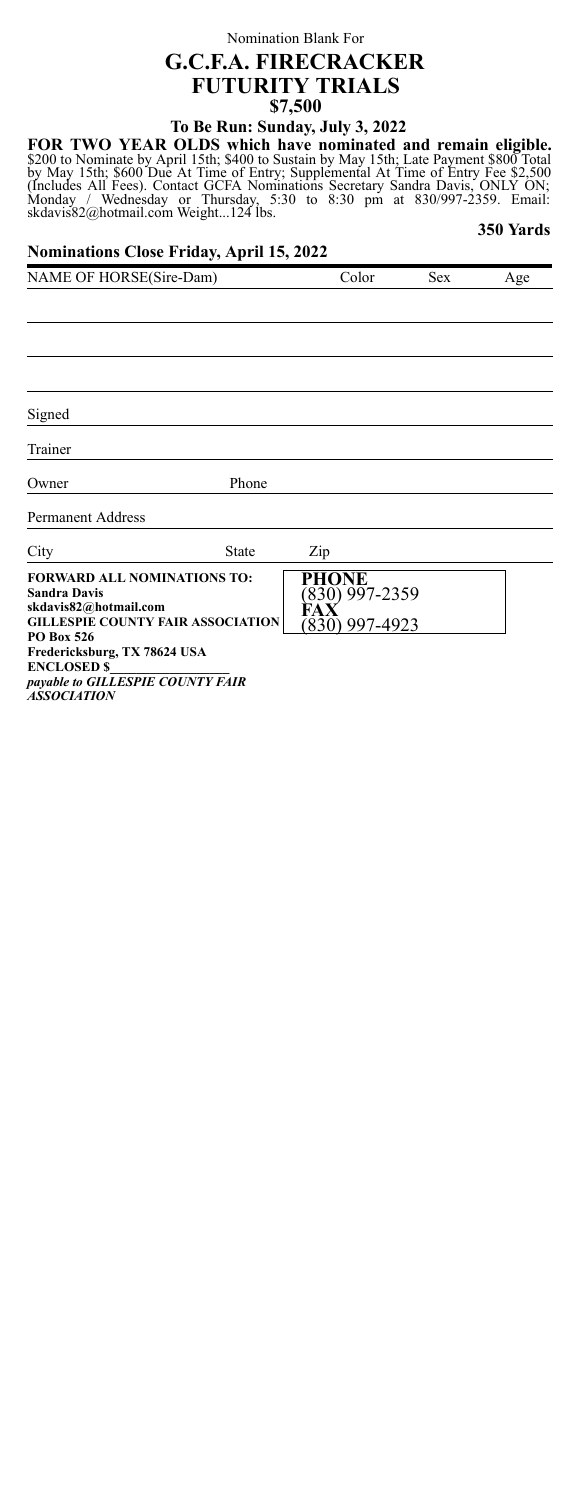## Nomination Blank For **G.C.F.A. PAINT and APPALOOSA JUVENILE STAKES \$25,000 Added To Be Run: Saturday, July 16, 2022**

FOR PAINT and APPALOOSA TWO YEAR OLDS, which have<br>nominated and remain eligible. (For 2020 APHA and APPIC registered foals).<br>Weight...124 lbs. Accredited Texas-Bred Paint Horses will have 1st preference foals).<br>With the hi

#### **330 Yards**

## **Nominations Close Wednesday, July 6, 2022**

| NAME OF HORSE(Sire-Dam) | `olor | Sex | Age |
|-------------------------|-------|-----|-----|
|                         |       |     |     |

Signed

Trainer

Owner Phone

Permanent Address

| City                                                                                                                                                | State | Zip                                   |  |
|-----------------------------------------------------------------------------------------------------------------------------------------------------|-------|---------------------------------------|--|
| <b>FORWARD ALL NOMINATIONS TO:</b><br><b>Sandra Davis</b><br>skdavis82@hotmail.com<br><b>GILLESPIE COUNTY FAIR ASSOCIATION</b><br><b>PO Box 526</b> |       | )NE<br>30) 997-2359<br>(830) 997-4923 |  |
| Fredericksburg, TX 78624 USA<br><b>ENCLOSED \$</b><br>payable to GILLESPIE COUNTY FAIR<br><b>ASSOCIATION</b>                                        |       |                                       |  |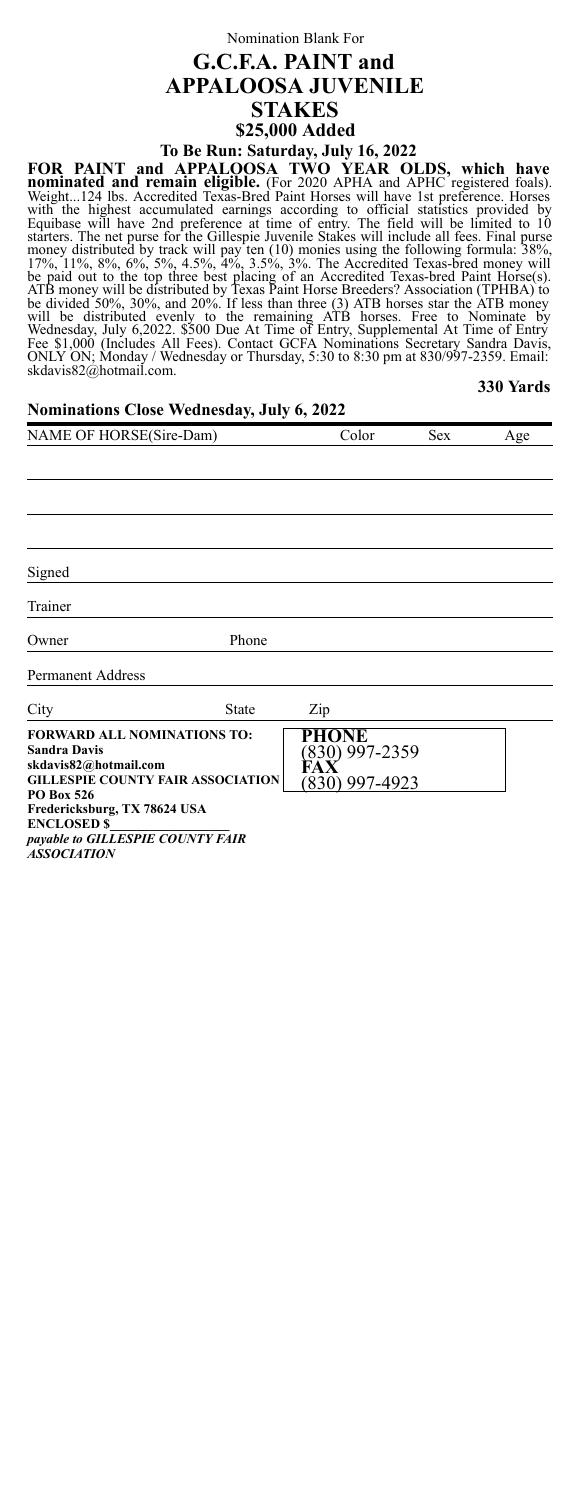# Nomination Blank For **G.C.F.A. PAINT AND APPALOOSA MATURITY STAKES \$20,000 Added To Be Run: Saturday, July 16, 2022**

FOR PAINT and APPALOOSA THREE YEAR OLDS AND<br>UPWARD, which have nominated and remain eligible. (For 2019 and<br>Before APHA and APHC registered foals). Three Year Olds...125 lbs, Older...128 lbs.<br>Accredited Texas-Bred Paint Ho

#### **350 Yards**

## **Nominations Close Wednesday, July 6, 2022**

| Color | Sex | Age |
|-------|-----|-----|
|       |     |     |
|       |     |     |
|       |     |     |
|       |     |     |
|       |     |     |
|       |     |     |
|       |     |     |

Owner Phone

Permanent Address

| City                                                                                                                                                | <b>State</b> | Zip                                      |  |
|-----------------------------------------------------------------------------------------------------------------------------------------------------|--------------|------------------------------------------|--|
| <b>FORWARD ALL NOMINATIONS TO:</b><br><b>Sandra Davis</b><br>skdavis82@hotmail.com<br><b>GILLESPIE COUNTY FAIR ASSOCIATION</b><br><b>PO Box 526</b> |              | PHONE<br>830) 997-2359<br>(830) 997-4923 |  |
| Fredericksburg, TX 78624 USA<br><b>ENCLOSED \$</b><br>payable to GILLESPIE COUNTY FAIR<br><i><b>ASSOCIATION</b></i>                                 |              |                                          |  |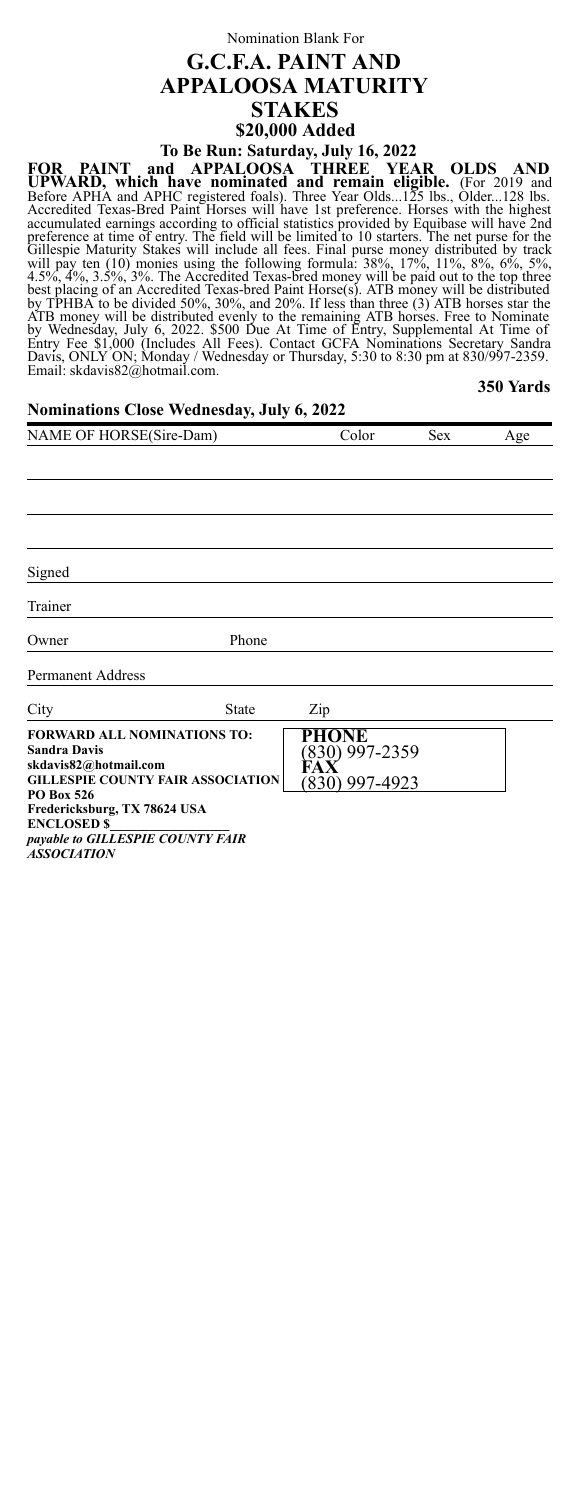## Nomination Blank For **G.C.F.A. DUTCHMAN STAKES \$10,000 Added To Be Run: Saturday, July 16, 2022**

FOR THREE YEAR OLDS AND UPWARD which have nominated and<br>remain eligible. Preference to horses with highest career earnings at time of entry.<br>Free to Nominate by Wednesday, July 6, 2022. \$500 Due At Time of Entry;<br>Supplemen lbs. **350 Yards**

| Nominations Close Wednesday, July 6, 2022                                                                                                                                                   |              |                                                  |            |     |  |  |
|---------------------------------------------------------------------------------------------------------------------------------------------------------------------------------------------|--------------|--------------------------------------------------|------------|-----|--|--|
| NAME OF HORSE(Sire-Dam)                                                                                                                                                                     |              | Color                                            | <b>Sex</b> | Age |  |  |
|                                                                                                                                                                                             |              |                                                  |            |     |  |  |
|                                                                                                                                                                                             |              |                                                  |            |     |  |  |
|                                                                                                                                                                                             |              |                                                  |            |     |  |  |
|                                                                                                                                                                                             |              |                                                  |            |     |  |  |
| Signed                                                                                                                                                                                      |              |                                                  |            |     |  |  |
| Trainer                                                                                                                                                                                     |              |                                                  |            |     |  |  |
| Owner                                                                                                                                                                                       | Phone        |                                                  |            |     |  |  |
| Permanent Address                                                                                                                                                                           |              |                                                  |            |     |  |  |
| City                                                                                                                                                                                        | <b>State</b> | Zip                                              |            |     |  |  |
| <b>FORWARD ALL NOMINATIONS TO:</b><br>Sandra Davis<br>skdavis82@hotmail.com<br><b>GILLESPIE COUNTY FAIR ASSOCIATION</b><br>PO Box 526<br>Fredericksburg, TX 78624 USA<br><b>ENCLOSED \$</b> |              | PHONE<br>(830) 997-2359<br>FAX<br>(830) 997-4923 |            |     |  |  |
| payable to GILLESPIE COUNTY FAIR<br>10000110101                                                                                                                                             |              |                                                  |            |     |  |  |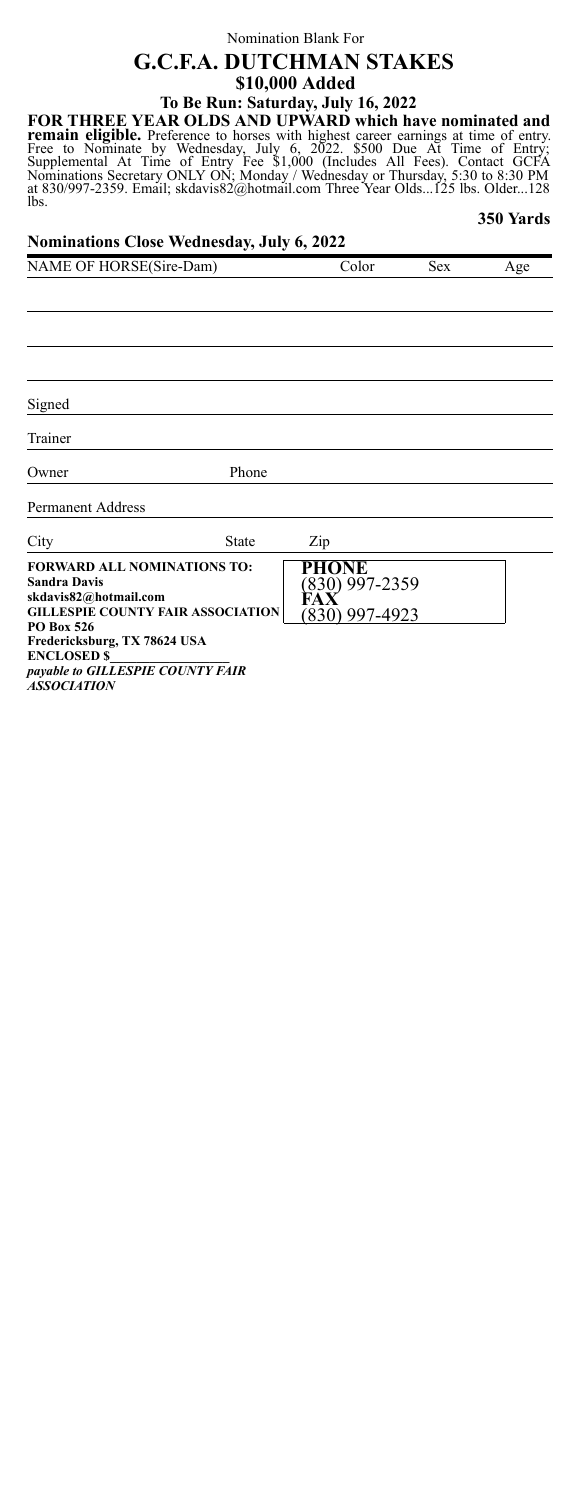# Nomination Blank For **G.C.F.A. FIRECRACKER FUTURITY \$25,000 Added To Be Run: Sunday, July 17, 2022**

FOR TWO YEAR OLDS which have qualified and remain eligible.<br>Weight...124 lbs. Contact GCFA Nominations Secretary Sandra Davis, ONLY ON;<br>Monday / Wednesday or Thursday, 5:30 to 8:30 pm at 830/997-2359. Email:<br>skdavis82@hotm **350 Yards**

#### **Nominations Close Friday, April 15, 2022**

| NAME OF HORSE(Sire-Dam) | olor | sex | Age |
|-------------------------|------|-----|-----|
|                         |      |     |     |

Signed

Trainer

Owner Phone

Permanent Address

City State Zip

| UILY<br>oiaic                                                                                                                  | ∠w                     |
|--------------------------------------------------------------------------------------------------------------------------------|------------------------|
| <b>FORWARD ALL NOMINATIONS TO:</b><br><b>Sandra Davis</b><br>skdavis82@hotmail.com<br><b>GILLESPIE COUNTY FAIR ASSOCIATION</b> | PHONE<br>830) 997-2359 |
| <b>PO Box 526</b><br>Fredericksburg, TX 78624 USA                                                                              | .1) 997-4923           |
| <b>ENCLOSED \$</b><br>payable to GILLESPIE COUNTY FAIR<br>10000117101                                                          |                        |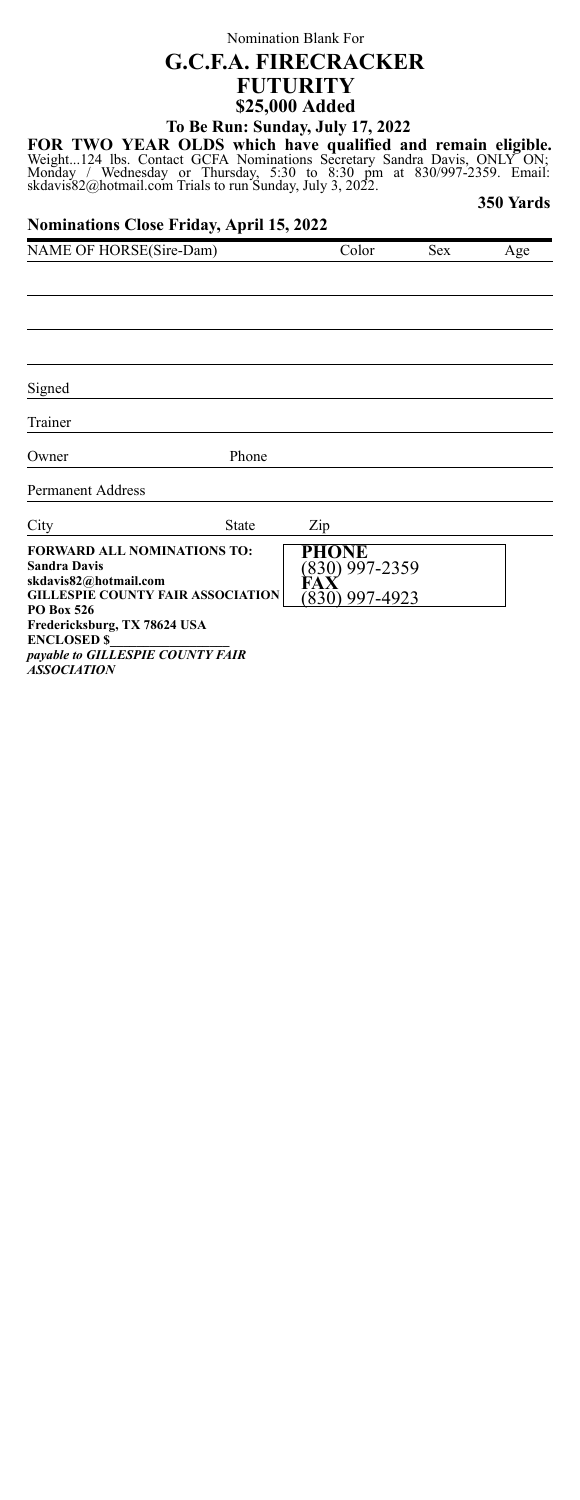|                                                                                            | <b>TEXAS THOROUGHBRED</b>                                                                                                                                                                                                                                                                                                                                                                                                                                  | Nomination Blank For<br><b>BREEDERS STAKES</b><br>\$25,000 Added |     |                     |
|--------------------------------------------------------------------------------------------|------------------------------------------------------------------------------------------------------------------------------------------------------------------------------------------------------------------------------------------------------------------------------------------------------------------------------------------------------------------------------------------------------------------------------------------------------------|------------------------------------------------------------------|-----|---------------------|
|                                                                                            |                                                                                                                                                                                                                                                                                                                                                                                                                                                            |                                                                  |     |                     |
|                                                                                            | * (Plus \$5,000 TBSF)                                                                                                                                                                                                                                                                                                                                                                                                                                      |                                                                  |     |                     |
|                                                                                            | To Be Run: Sunday, July 17, 2022<br>FOR ACCREDITED TEXAS BRED THREE YEAR OLDS AND                                                                                                                                                                                                                                                                                                                                                                          |                                                                  |     |                     |
|                                                                                            | UPWARD, which have nominated and remain eligible. Preference to horses<br>with highest career earnings at time of entry. Free to Nominate by Wednesday, July 6,<br>2022. \$500 Due At Time of Entry; Supplemental At Time of Entry Fee \$1,000 (Includes<br>All Fees) Contact GCFA Nominations Secretary ONLY ON; Monday / Wednesday or<br>Thursday, 5:30 to 8:30 pm at 830/997-2359. Email, skdavis82@hotmail.com Three Year<br>Olds125 lbs Older128 lbs. |                                                                  |     |                     |
|                                                                                            |                                                                                                                                                                                                                                                                                                                                                                                                                                                            |                                                                  |     | <b>Six Furlongs</b> |
|                                                                                            | Nominations Close Wednesday, July 6, 2022                                                                                                                                                                                                                                                                                                                                                                                                                  |                                                                  |     |                     |
| NAME OF HORSE(Sire-Dam)                                                                    |                                                                                                                                                                                                                                                                                                                                                                                                                                                            | Color                                                            | Sex | Age                 |
| Signed                                                                                     |                                                                                                                                                                                                                                                                                                                                                                                                                                                            |                                                                  |     |                     |
| Trainer                                                                                    |                                                                                                                                                                                                                                                                                                                                                                                                                                                            |                                                                  |     |                     |
| Owner                                                                                      | Phone                                                                                                                                                                                                                                                                                                                                                                                                                                                      |                                                                  |     |                     |
| Permanent Address                                                                          |                                                                                                                                                                                                                                                                                                                                                                                                                                                            |                                                                  |     |                     |
| City                                                                                       | State                                                                                                                                                                                                                                                                                                                                                                                                                                                      | Zip                                                              |     |                     |
| Sandra Davis<br>skdavis82@hotmail.com<br><b>PO Box 526</b><br>Fredericksburg, TX 78624 USA | <b>FORWARD ALL NOMINATIONS TO:</b><br><b>GILLESPIE COUNTY FAIR ASSOCIATION</b>                                                                                                                                                                                                                                                                                                                                                                             | PHONE<br>(830) 997-2359<br>FAX<br>(830) 997-4923                 |     |                     |

**Fredericksburg, TX 78624 USA ENCLOSED \$\_\_\_\_\_\_\_\_\_\_\_\_\_\_\_\_\_\_** *payable to GILLESPIE COUNTY FAIR ASSOCIATION*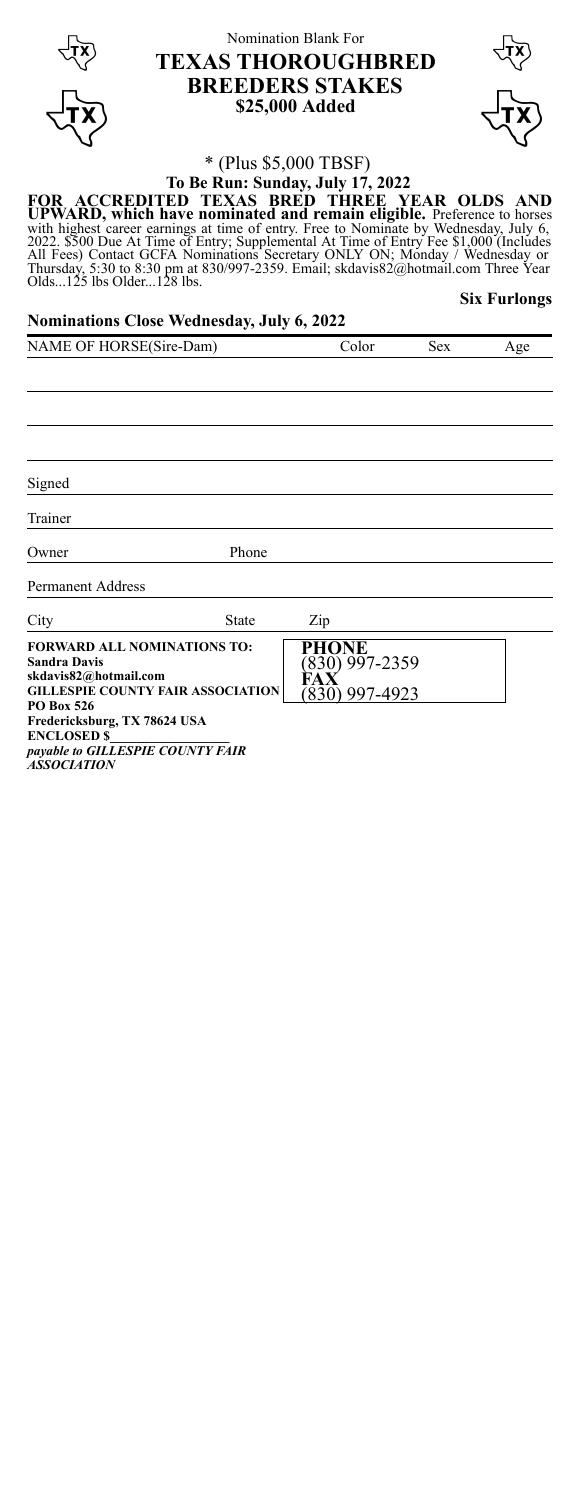# Nomination Blank For **GILLESPIE COUNTY FAIR FUTURITY TRIALS \$7,500**

**To Be Run: Saturday, August 13, 2022**

FOR TWO YEAR OLDS which have nominated and remain eligible.<br>S150 to Nominate by April 15th; \$200 to Sustain by May 15th; \$500 Total Late Payment<br>Fee by May 15th; \$300 to Sustain by June 15th; \$850 Total Late Payment Fee by or Thursday, 5:<br>Weight...124 lbs. **350 Yards**

## **Nominations Close Friday, April 15, 2022**

| NAME OF HORSE(Sire-Dam)                                                                                                        |              | Color                                                     | <b>Sex</b> | Age |
|--------------------------------------------------------------------------------------------------------------------------------|--------------|-----------------------------------------------------------|------------|-----|
|                                                                                                                                |              |                                                           |            |     |
|                                                                                                                                |              |                                                           |            |     |
|                                                                                                                                |              |                                                           |            |     |
|                                                                                                                                |              |                                                           |            |     |
|                                                                                                                                |              |                                                           |            |     |
| Signed                                                                                                                         |              |                                                           |            |     |
| Trainer                                                                                                                        |              |                                                           |            |     |
| Owner                                                                                                                          | Phone        |                                                           |            |     |
| <b>Permanent Address</b>                                                                                                       |              |                                                           |            |     |
| City                                                                                                                           | <b>State</b> | Zip                                                       |            |     |
| <b>FORWARD ALL NOMINATIONS TO:</b><br><b>Sandra Davis</b><br>skdavis82@hotmail.com<br><b>GILLESPIE COUNTY FAIR ASSOCIATION</b> |              | <b>PHONE</b><br>$(830)$ 997-2359<br>FAX<br>(830) 997-4923 |            |     |
| PO Box 526<br>Fredericksburg, TX 78624 USA                                                                                     |              |                                                           |            |     |

**ENCLOSED \$\_\_\_\_\_\_\_\_\_\_\_\_\_\_\_\_\_\_** *payable to GILLESPIE COUNTY FAIR ASSOCIATION*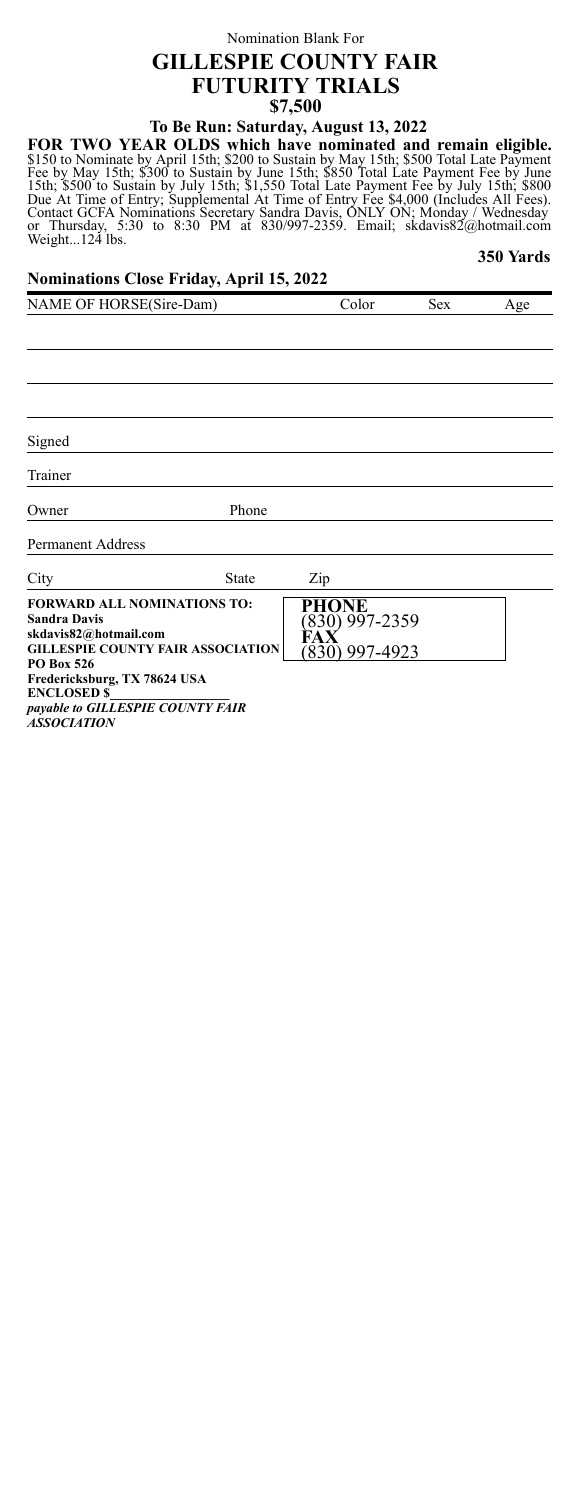# Nomination Blank For **GILLESPIE COUNTY FAIR DERBY TRIALS \$7,500**

**To Be Run: Sunday, August 14, 2022**

FOR THREE YEAR OLDS which have nominated and remain eligible.<br>S150 to Nominate by April 15th; \$200 to Sustain by May 15th; \$500 Total Late Payment<br>Fee by May 15th; \$300 to Sustain by June 15th; \$850 Total Late Payment Fee or Thursday, 5:<br>Weight...125 lbs. **350 Yards**

### **Nominations Close Friday, April 15, 2022**

| NAME OF HORSE(Sire-Dam)                                                                                                                 |                                          | Color                                     | <b>Sex</b> | Age |
|-----------------------------------------------------------------------------------------------------------------------------------------|------------------------------------------|-------------------------------------------|------------|-----|
|                                                                                                                                         |                                          |                                           |            |     |
|                                                                                                                                         |                                          |                                           |            |     |
|                                                                                                                                         |                                          |                                           |            |     |
|                                                                                                                                         |                                          |                                           |            |     |
|                                                                                                                                         |                                          |                                           |            |     |
| Signed                                                                                                                                  |                                          |                                           |            |     |
| Trainer                                                                                                                                 |                                          |                                           |            |     |
| Owner                                                                                                                                   | Phone                                    |                                           |            |     |
| <b>Permanent Address</b>                                                                                                                |                                          |                                           |            |     |
| City                                                                                                                                    | State                                    | Zip                                       |            |     |
| <b>FORWARD ALL NOMINATIONS TO:</b><br><b>Sandra Davis</b><br>skdavis82@hotmail.com<br><b>PO Box 526</b><br>Fredericksburg, TX 78624 USA | <b>GILLESPIE COUNTY FAIR ASSOCIATION</b> | PHONE<br>(830) 997-2359<br>(830) 997-4923 |            |     |

**ENCLOSED \$\_\_\_\_\_\_\_\_\_\_\_\_\_\_\_\_\_\_** *payable to GILLESPIE COUNTY FAIR ASSOCIATION*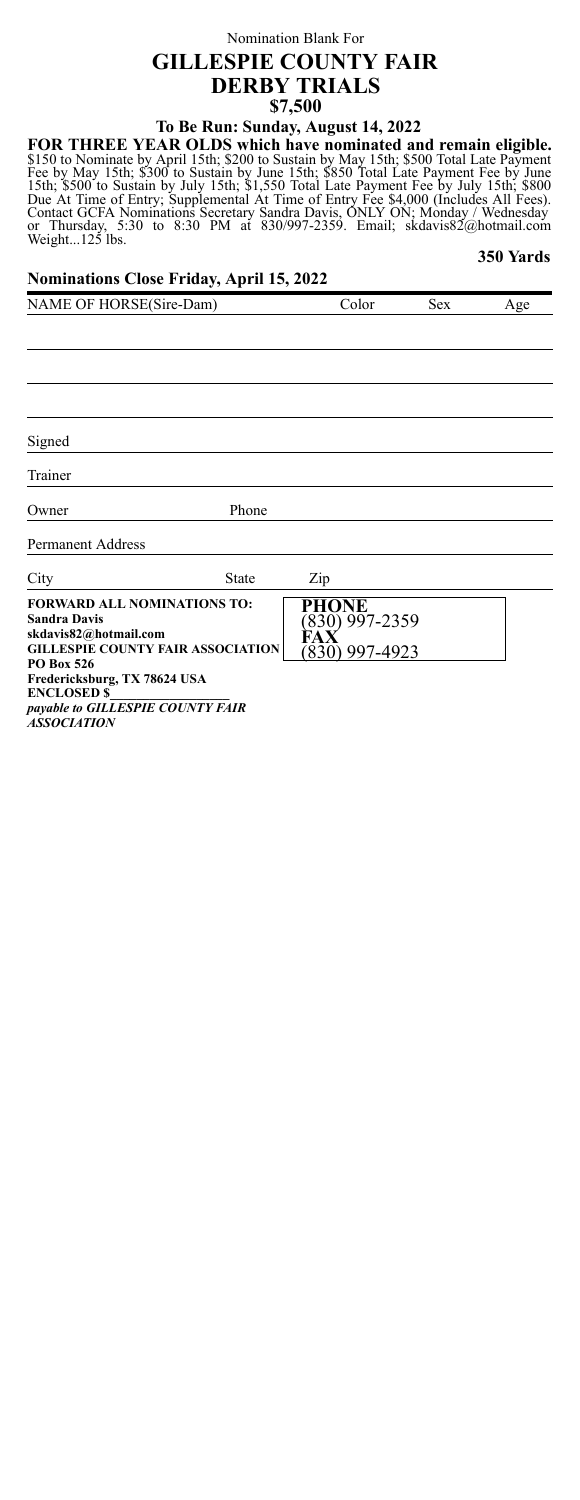## Nomination Blank For **G.C.F.A. ALL BREEDS 870 STAKES \$10,000 Added To Be Run: Saturday, August 27, 2022**

FOR THREE YEAR OLDS AND UPWARD which have nominated and<br>remain eligible. This race will be limited to eight (8) starters with 1st Preference to<br>Quarter Horses (QH highest career earnings if more than 8 QH entries); 2nd Pre **870 Yards**

## **Nominations Close Wednesday, August 17, 2022**

| NAME OF HORSE(Sire-Dam)                                                                                          |              | Color                                              | <b>Sex</b> | Age |
|------------------------------------------------------------------------------------------------------------------|--------------|----------------------------------------------------|------------|-----|
|                                                                                                                  |              |                                                    |            |     |
|                                                                                                                  |              |                                                    |            |     |
|                                                                                                                  |              |                                                    |            |     |
|                                                                                                                  |              |                                                    |            |     |
|                                                                                                                  |              |                                                    |            |     |
| Signed                                                                                                           |              |                                                    |            |     |
|                                                                                                                  |              |                                                    |            |     |
| Trainer                                                                                                          |              |                                                    |            |     |
| Owner                                                                                                            | Phone        |                                                    |            |     |
| <b>Permanent Address</b>                                                                                         |              |                                                    |            |     |
| City                                                                                                             | <b>State</b> | Zip                                                |            |     |
| FORWARD ALL NOMINATIONS TO:<br>Sandra Davis<br>skdavis82@hotmail.com<br><b>GILLESPIE COUNTY FAIR ASSOCIATION</b> |              | PHONE<br>$(830)$ 997-2359<br>FAX<br>(830) 997-4923 |            |     |
| PO Box 526<br>Fredericksburg, TX 78624 USA                                                                       |              |                                                    |            |     |

**ENCLOSED \$\_\_\_\_\_\_\_\_\_\_\_\_\_\_\_\_\_\_** *payable to GILLESPIE COUNTY FAIR ASSOCIATION*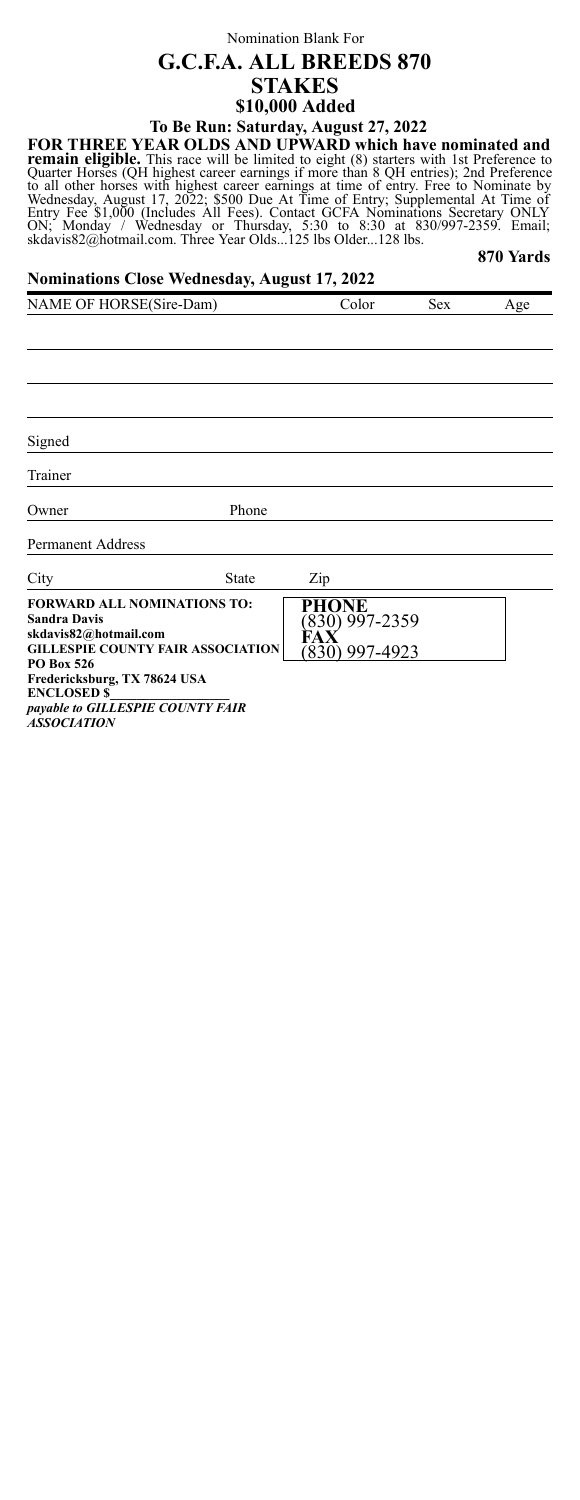## Nomination Blank For **GILLESPIE COUNTY FAIR SPRINT CLASSIC \$10,000 Added To Be Run: Saturday, August 27, 2022**

FOR THREE YEAR OLDS AND UPWARD which have nominated and<br>remain eligible. Preference to horses with highest career earnings at time of entry.<br>Free to Nominate by Wednesday, August 17, 2022. \$500 Due At Time of Entry;<br>Supple lbs. **250 Yards**

| <b>Nominations Close Wednesday, August 17, 2022</b>                                                                                                                                                                                                          |       |                                         |            |     |
|--------------------------------------------------------------------------------------------------------------------------------------------------------------------------------------------------------------------------------------------------------------|-------|-----------------------------------------|------------|-----|
| NAME OF HORSE(Sire-Dam)                                                                                                                                                                                                                                      |       | Color                                   | <b>Sex</b> | Age |
|                                                                                                                                                                                                                                                              |       |                                         |            |     |
|                                                                                                                                                                                                                                                              |       |                                         |            |     |
|                                                                                                                                                                                                                                                              |       |                                         |            |     |
|                                                                                                                                                                                                                                                              |       |                                         |            |     |
| Signed                                                                                                                                                                                                                                                       |       |                                         |            |     |
| Trainer                                                                                                                                                                                                                                                      |       |                                         |            |     |
| Owner                                                                                                                                                                                                                                                        | Phone |                                         |            |     |
| Permanent Address                                                                                                                                                                                                                                            |       |                                         |            |     |
| City                                                                                                                                                                                                                                                         | State | Zip                                     |            |     |
| <b>FORWARD ALL NOMINATIONS TO:</b><br><b>Sandra Davis</b><br>skdavis82@hotmail.com<br><b>GILLESPIE COUNTY FAIR ASSOCIATION</b><br>PO Box 526<br>Fredericksburg, TX 78624 USA<br><b>ENCLOSED \$</b><br>payable to GILLESPIE COUNTY FAIR<br><b>ASSOCIATION</b> |       | PHONE<br>830) 997-2359<br>830) 997-4923 |            |     |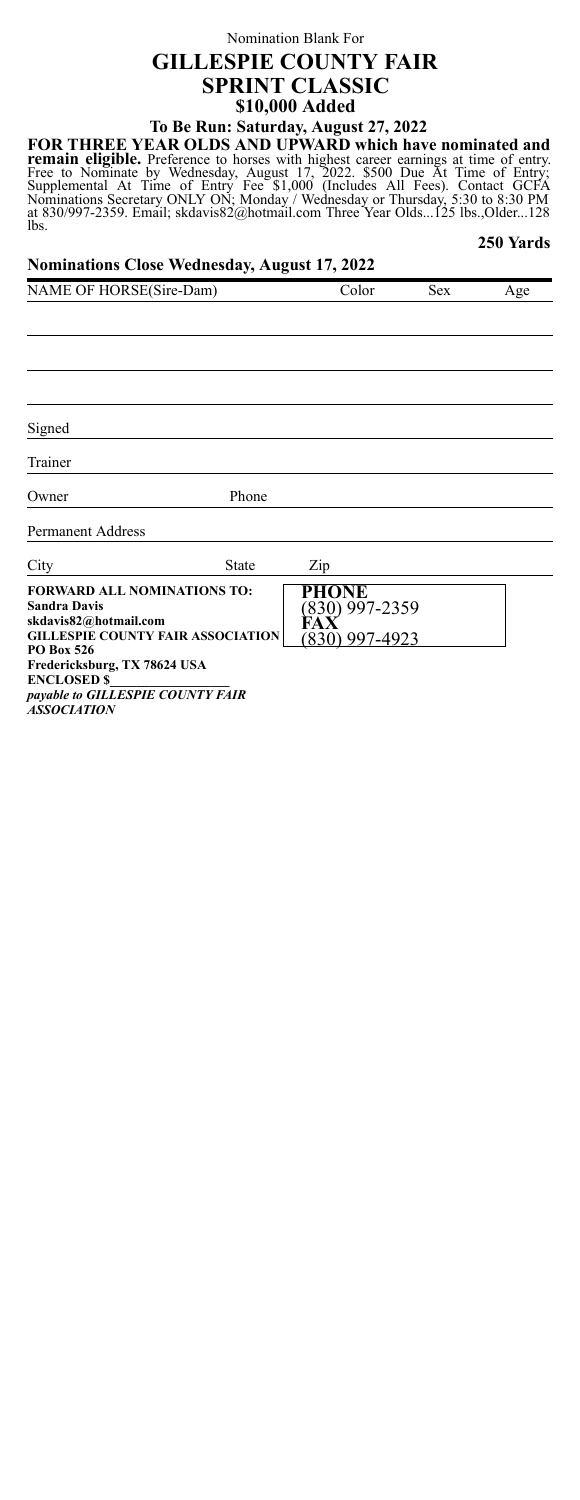र्पूरे  $\overline{\mathbf{r}}$ Nomination Blank For **G.C.F.A. TEXAS BRED STAKES \$25,000 Added** ²



# \* (Plus \$5,000 TBSF)

# **To Be Run: Saturday, August 27, 2022** FOR ACCREDITED TEXAS BRED THREE YEAR OLDS AND<br>UPWARD. Preference to horses with highest career earnings at time of entry. Free to<br>nominate by Wednesday, August 17, 2022. \$500 Due At Time of Entry; Supplemental<br>At Time of E

**Nominations Close Wednesday, August 17, 2022**

**Seven Furlongs**

| NAME OF HORSE(Sire-Dam)                                                                                                                      |              | Color                                       | Sex | Age |
|----------------------------------------------------------------------------------------------------------------------------------------------|--------------|---------------------------------------------|-----|-----|
|                                                                                                                                              |              |                                             |     |     |
|                                                                                                                                              |              |                                             |     |     |
|                                                                                                                                              |              |                                             |     |     |
|                                                                                                                                              |              |                                             |     |     |
|                                                                                                                                              |              |                                             |     |     |
| Signed                                                                                                                                       |              |                                             |     |     |
| Trainer                                                                                                                                      |              |                                             |     |     |
| Owner                                                                                                                                        | Phone        |                                             |     |     |
| <b>Permanent Address</b>                                                                                                                     |              |                                             |     |     |
| City                                                                                                                                         | <b>State</b> | Zip                                         |     |     |
| <b>FORWARD ALL NOMINATIONS TO:</b><br><b>Sandra Davis</b><br>skdavis82@hotmail.com<br><b>GILLESPIE COUNTY FAIR ASSOCIATION</b><br>PO Box 526 |              | PHONE<br>$(830)$ 997-2359<br>(830) 997-4923 |     |     |
| Fredericksburg, TX 78624 USA<br><b>ENCLOSED &amp;</b>                                                                                        |              |                                             |     |     |

**ENCLOSED \$\_\_\_\_\_\_\_\_\_\_\_\_\_\_\_\_\_\_** *payable to GILLESPIE COUNTY FAIR*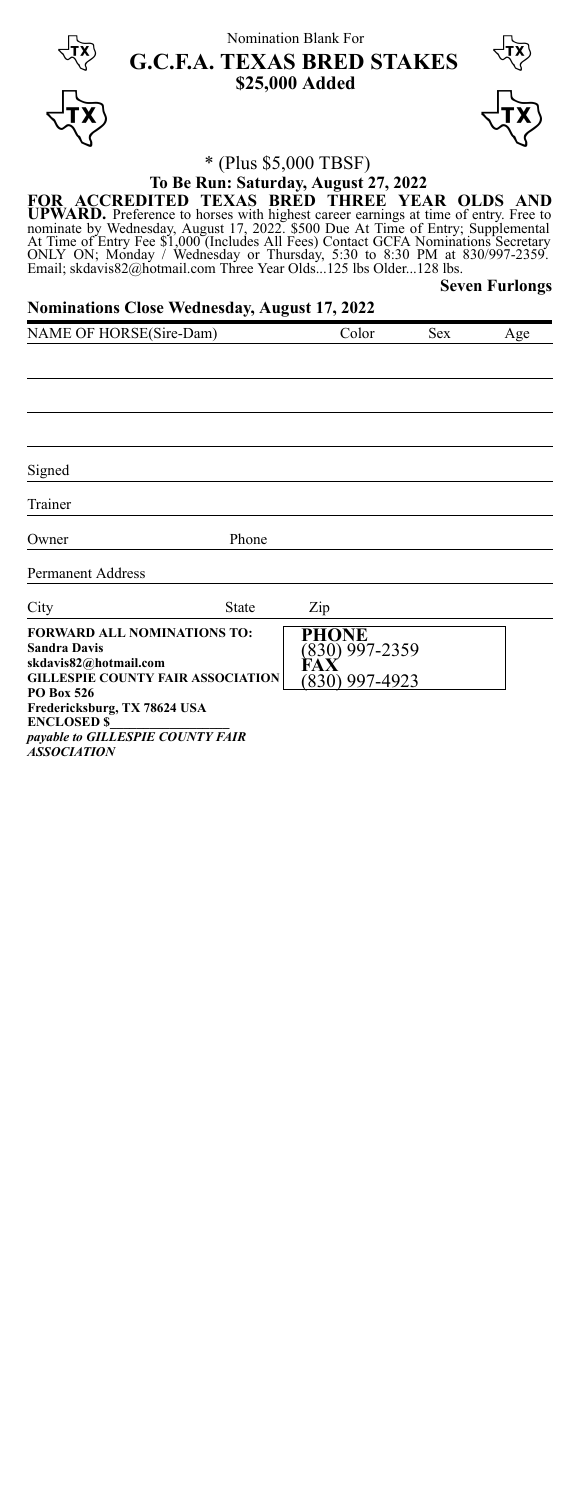# Nomination Blank For **GILLESPIE COUNTY FAIR DERBY \$25,000 Added To Be Run: Sunday, August 28, 2022**

FOR THREE YEARS OLD which have qualified and remain eligible.<br>Weight...125 lbs. Contact GCFA Nominations Secretary Sandra Davis, ONLY ON;<br>Monday / Wednesday or Thursday, 5:30 to 8:30 PM at 830/997-2359. Email;<br>skdavis82@ho

**350 Yards**

#### **Nominations Close Friday, April 15, 2022**

| NAME OF HORSE(Sire-Dam) | 'olor | sex | Age |
|-------------------------|-------|-----|-----|
|                         |       |     |     |

Signed

Trainer

Owner Phone

Permanent Address

 $City$  State  $\frac{7}{10}$ 

| UILY<br>oiaic                                                                                                                  | ∠w                     |
|--------------------------------------------------------------------------------------------------------------------------------|------------------------|
| <b>FORWARD ALL NOMINATIONS TO:</b><br><b>Sandra Davis</b><br>skdavis82@hotmail.com<br><b>GILLESPIE COUNTY FAIR ASSOCIATION</b> | PHONE<br>830) 997-2359 |
| <b>PO Box 526</b><br>Fredericksburg, TX 78624 USA                                                                              | .1) 997-4923           |
| <b>ENCLOSED \$</b><br>payable to GILLESPIE COUNTY FAIR<br>10000117101                                                          |                        |